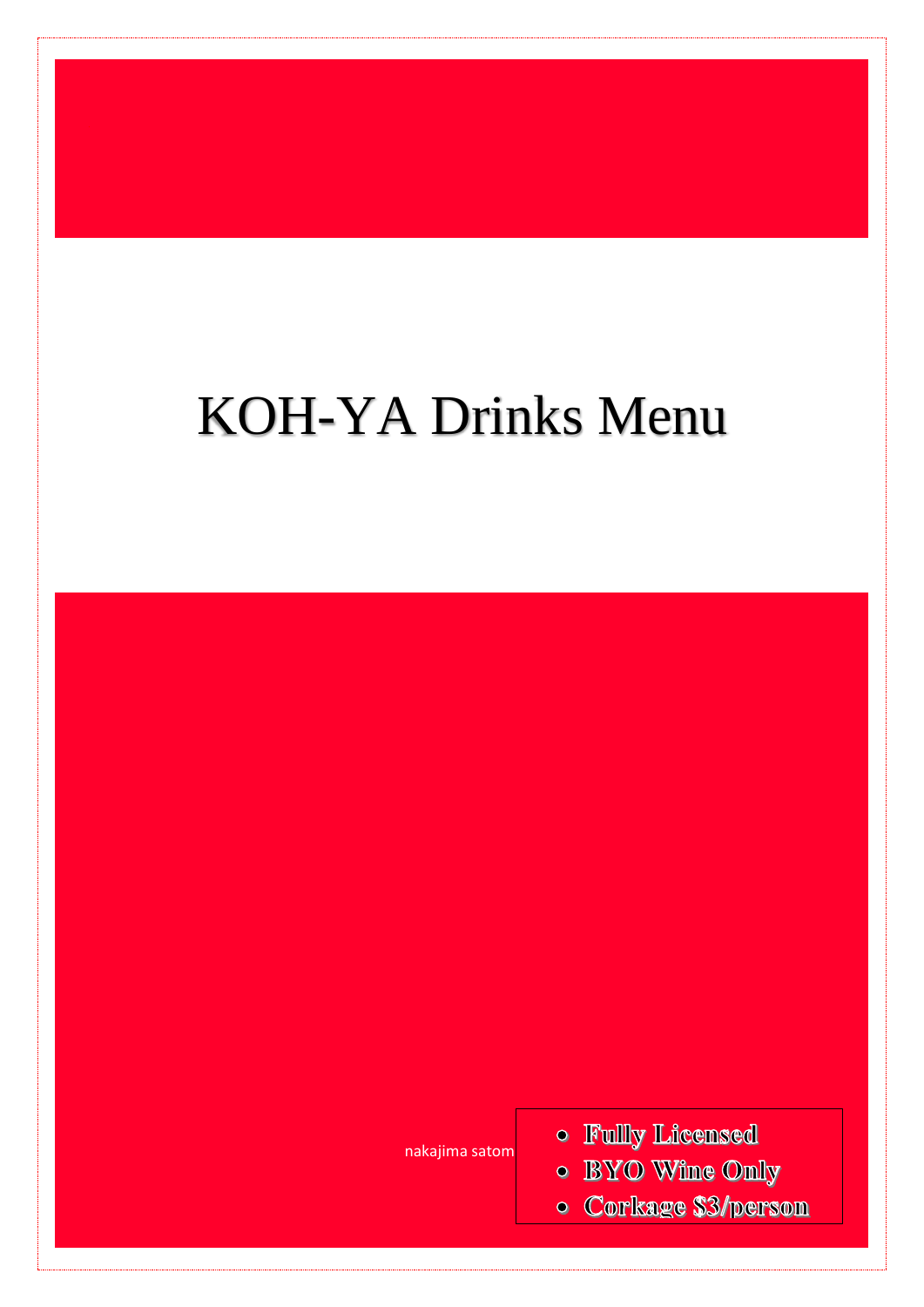### BEER

Suntry 340ml 9.8 700ml 17.5 Jug 29.0 Kirin 330ml 7.7

Asahi 330ml 7.7 500ml 13.0 2L 43.0

> Orion 500ml 9.0

### JAPANESE VODKA

Iichiko (made by wheat alc.vol 25%) Glass 9.8 Bottle 70.0

Ikkomon (made by sweet potato alc.vol 25%) Glass 9.8 Bottle 75.0

Kurokiri (made by sweet potato alc.vol 25%) Glass 9.0 Bottle 58.0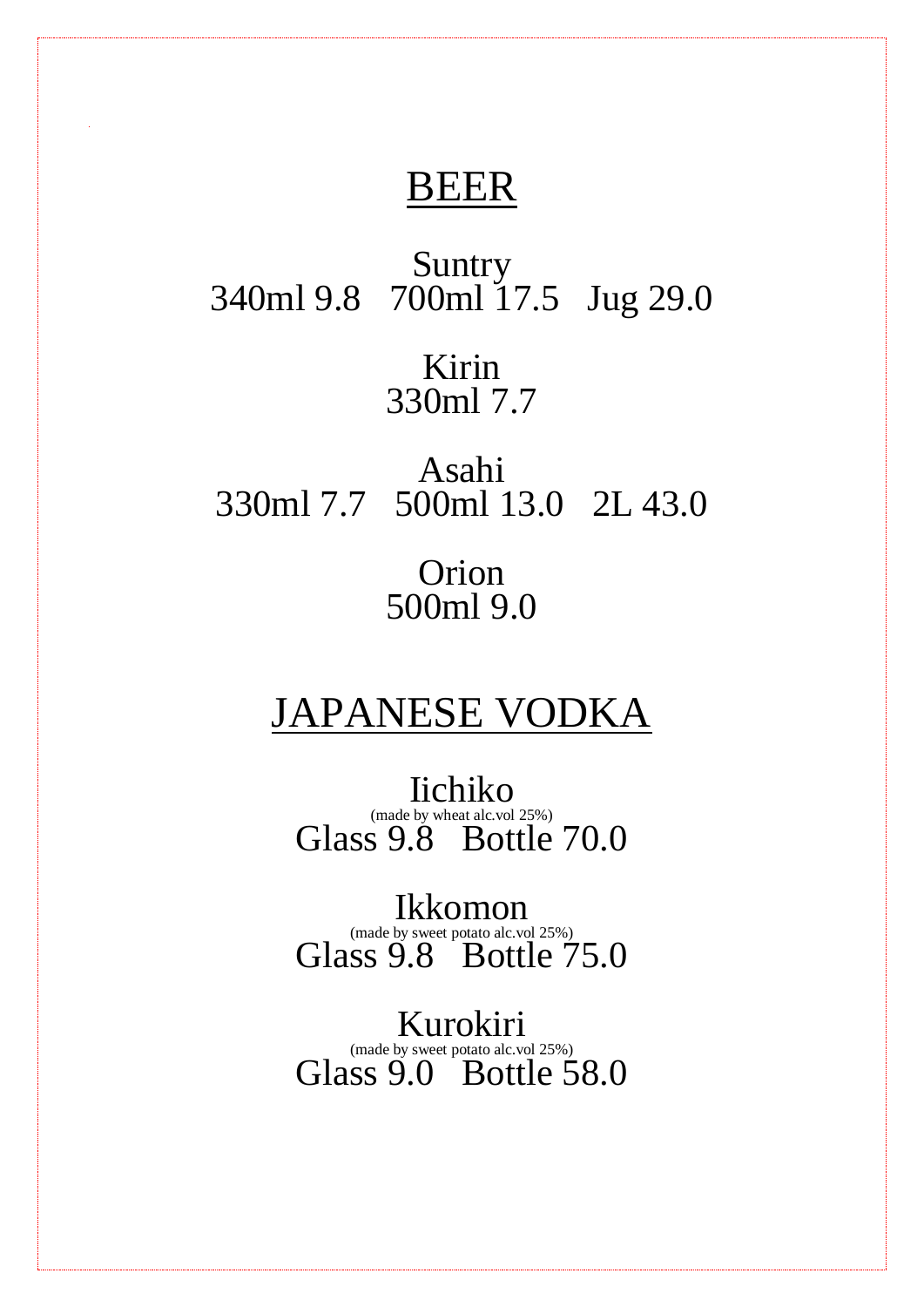### JAPANESE SAKE

Koh-ya House Sake 100ml 6.0 180ml 9.8 300ml 14.8

Ippin 100ml 7.0 180ml 9.8 300ml 15.5

Ippin Daiginjo 100ml 10.0 180ml 18.0 300ml 30.0

Yamada Nishiki 100ml 7.0 180ml 9.8 300ml 15.0

Bi-Syonen 100ml 8.0 180ml 11.8 300ml 16.8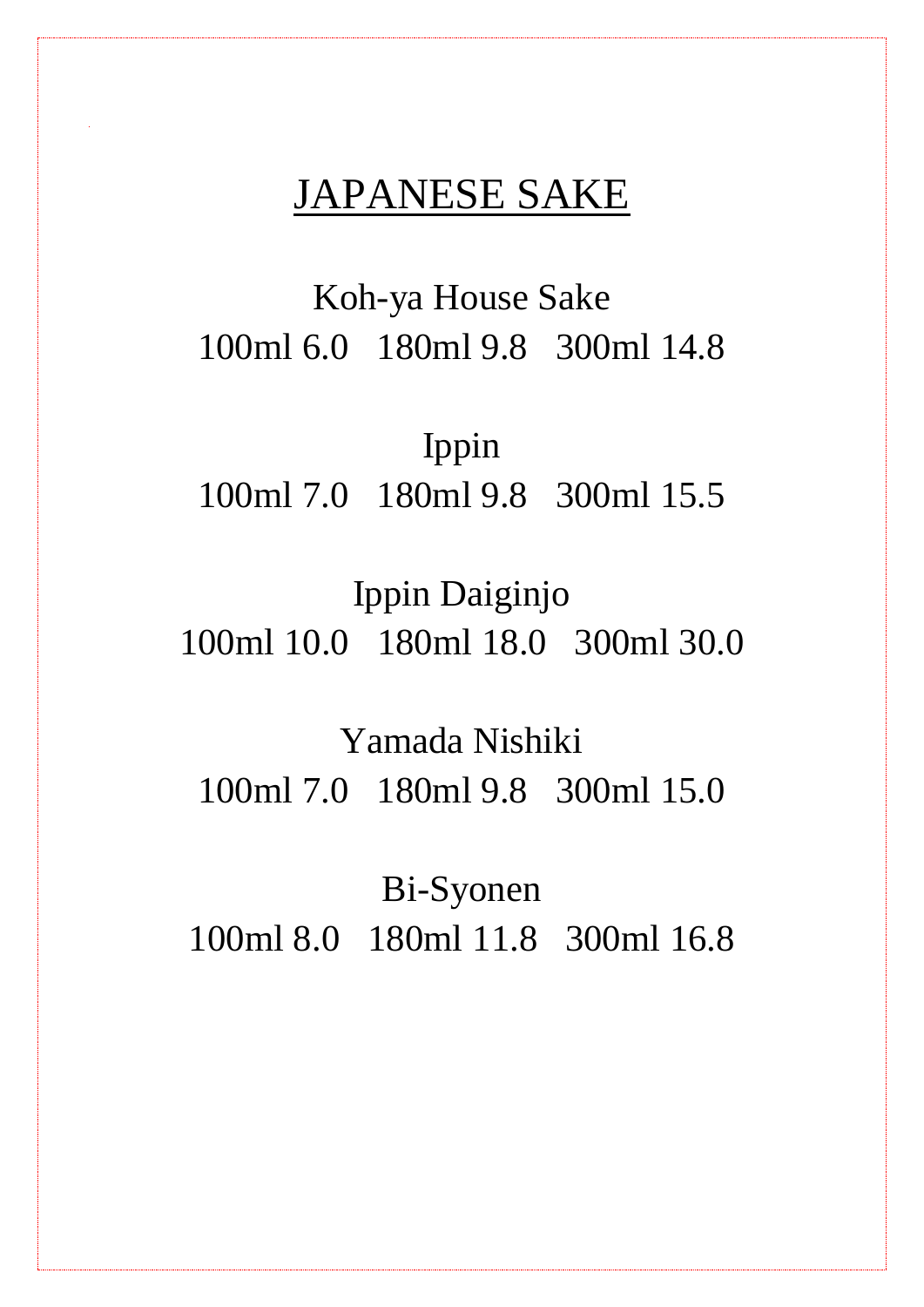### JAPANESE SAKE (served by 100ml glass)

Takashimizu 10.0

> Karatanba 12.0

Kyoto Junmai 10.0

Nobunaga (Junmai) 10.0

Takashimizu (Daiginjo) 12.0

> Sake tasting set 18.0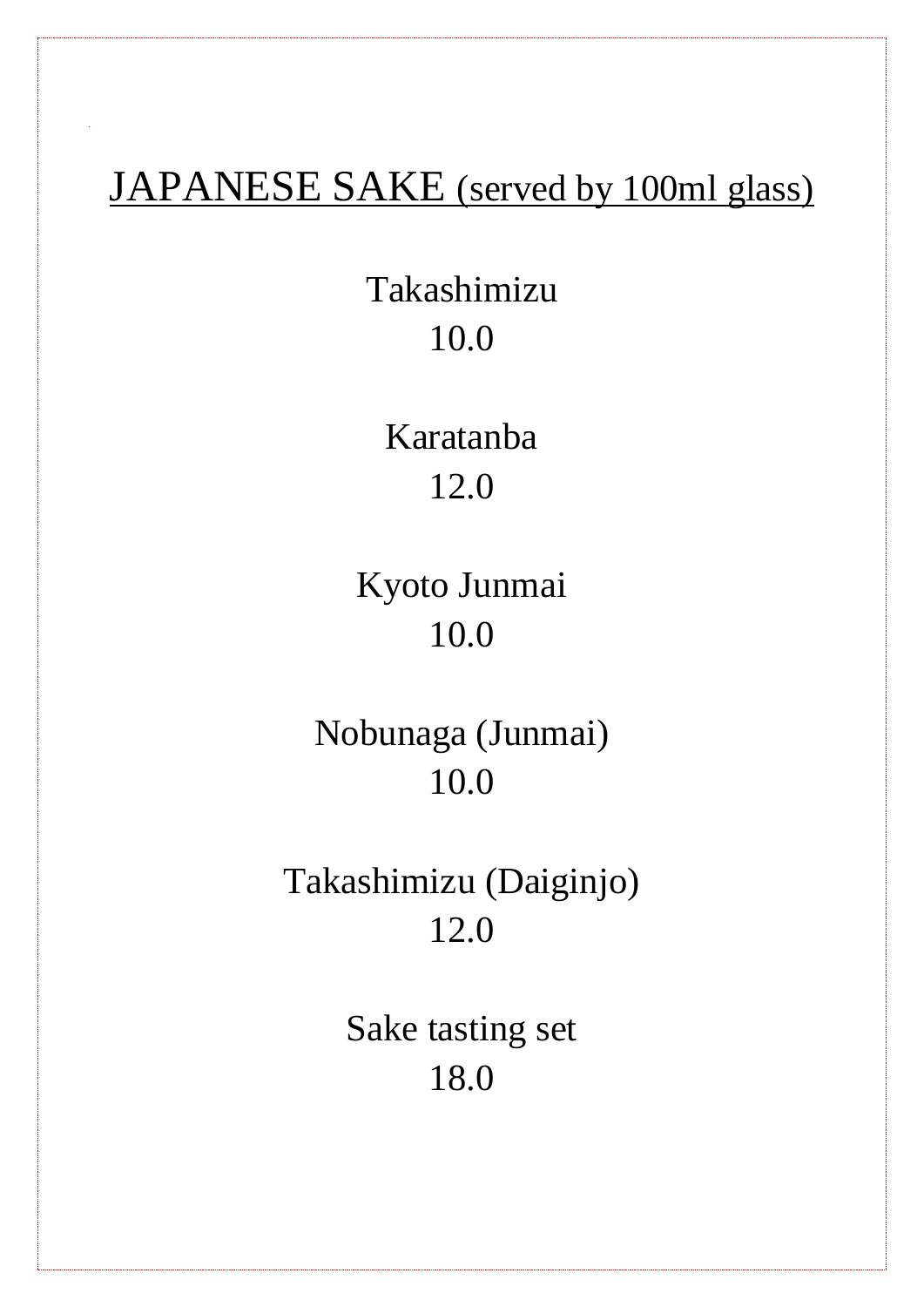## JAPANESE COCKTAILS

Grapefruit Chu-hai

(Japanese vodka, Lemonade & fresh Grapefruit)  $9.3$ 

Lemon Chu-hai

(Japanese vodka, Lemonade & fresh Lemon) 9.3

### Lime Chu-hai

(Japanese vodka, Lemonade & fresh Lime) 9.3

Kiwi Chu-hai (Japanese vodka, Lemonade & fresh Kiwi) 9.3

### Peach Chu-hai

(Japanese vodka, Lemonade & Peach syrup) 8.5

Grape Chu-hai (Japanese vodka, Lemonade & Grape syrup) 8.5

Calpico Chu-hai (Japanese vodka, Lemonade & Calpico) 8.5

Oolong Chu-hai (Japanese vodka, Oolong syrup) 8.5

Sweet Peach & Calpico Chu-hai (Japanese vodka, Lemonade, Calpico & Peach syrup) 9.0

Sweet Grape & Calpico Chu-hai

(Japanese vodka, Lemonade, Calpico & Peach syrup) 9.0

#### Japanese Highball (Whiskey & Soda) 12.0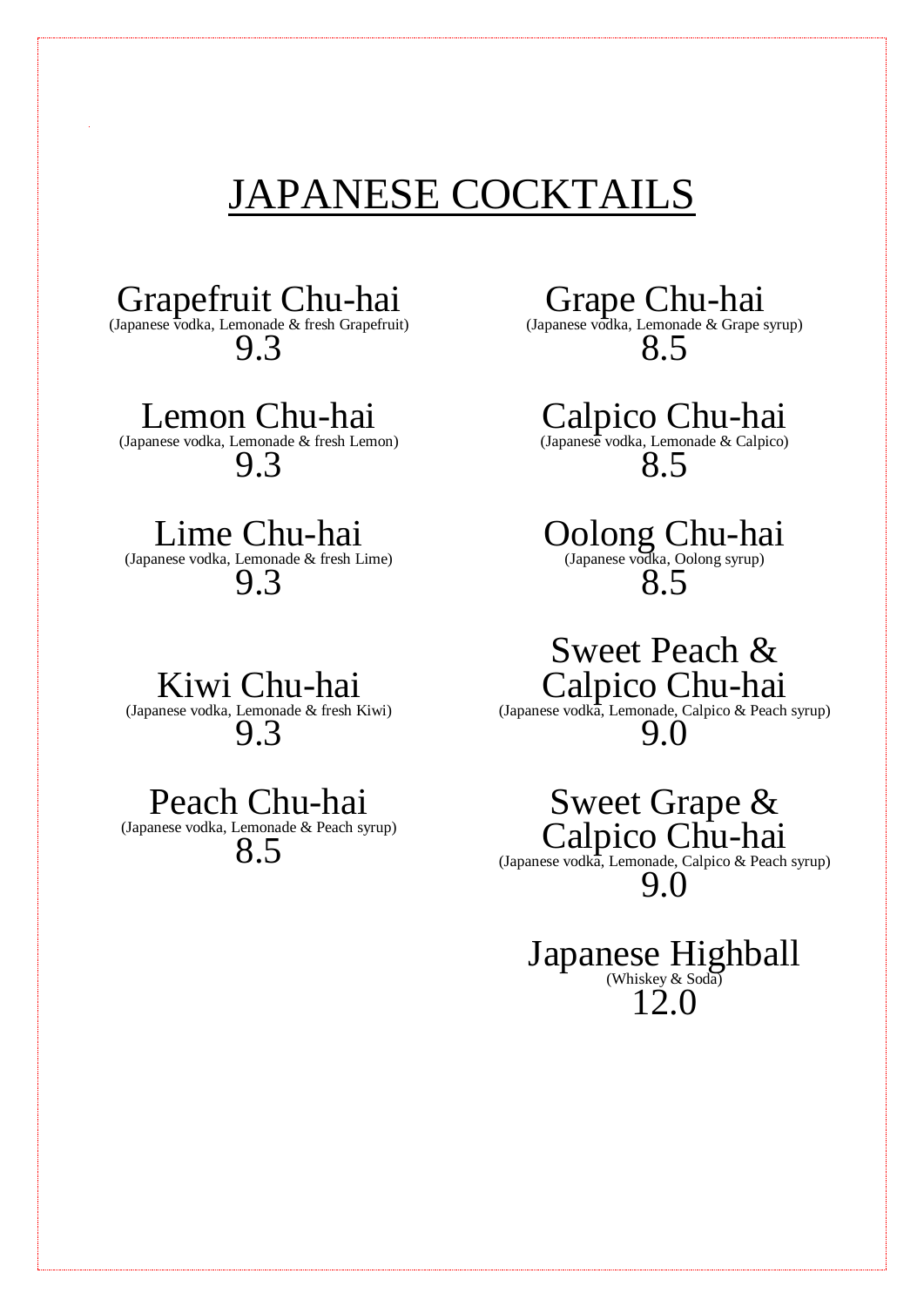### PLUM & YUZU WINE (SWEET)

Plum Wine with ice (Glass) 7.7

Plum wine with Soda (Glass) 7.9

Plum wine with Orange (Glass) 7.9

> Yuzu with ice (Glass) 7.7

Decant Plum 38.0 Yuzu 40.0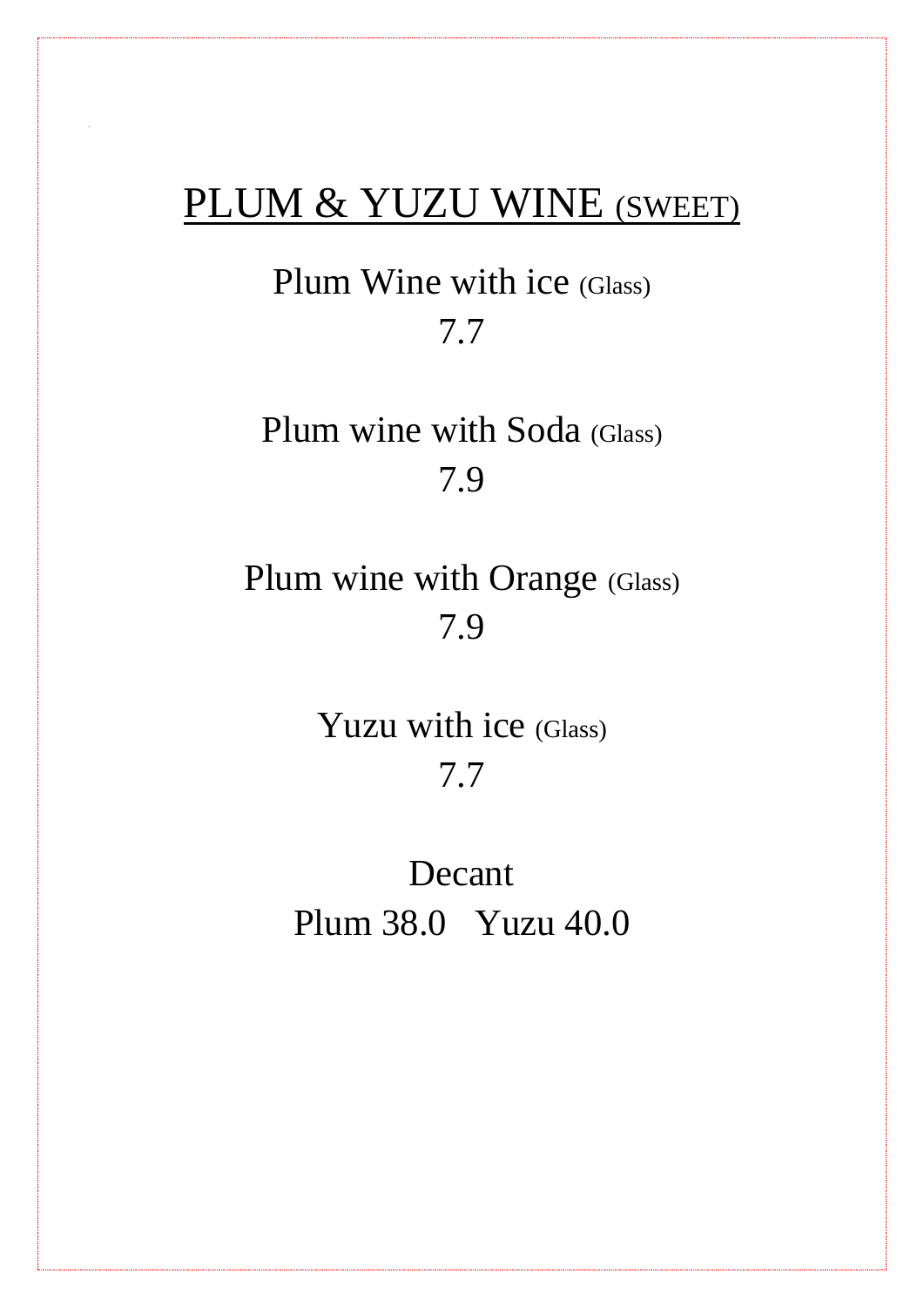### **COCKTAIL**

Casiss Soda 8.8

Casiss Orange 8.8

Casiss Oolong 8.8

### KOH-YA ORIGINAL WINE

Margaret River (Classic Dry White, WA) Glass 7.7 Bottle 27.0

> Margaret River (Shiraz, WA) Glass 7.7 Bottle 27.0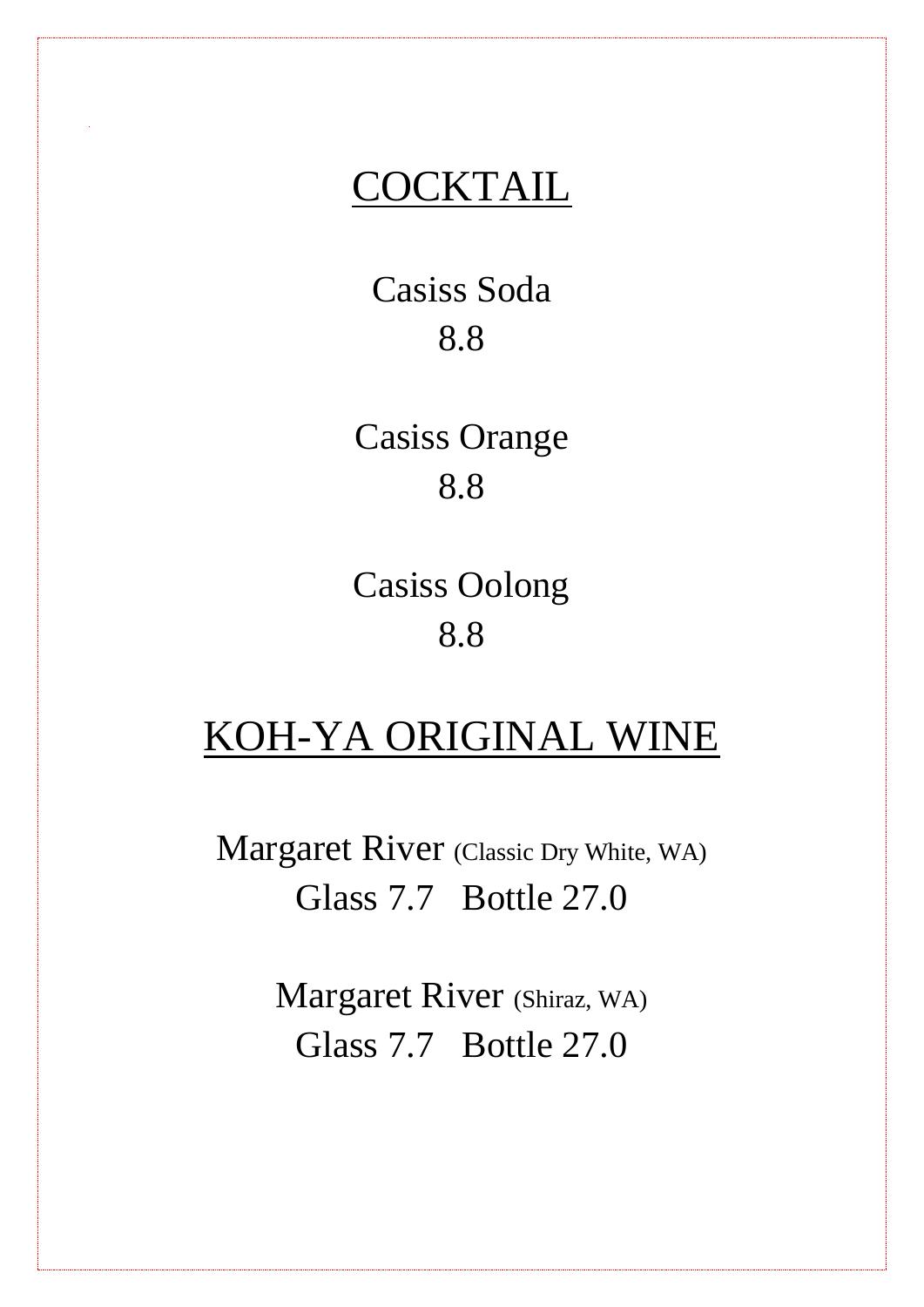### SOFT DRINKS

Calpico Water 3.6

Calpico Soda 4.3

Jug of Calpico water 1100ml 12.0

Ramune (Japanese Lemonade) 5.0

> Coca Cola 3.5

Coca Cola Zero 3.5

> Lemonade 3.5

Still/Sparking Water 3.5

Lemon & Lime Bitters 3.8

> Orange Juice 3.0

Apple Juice 3.0

Orange & Calpico Water 4.5

Peach & Calpico Soda 5.3

Grape & Calpico Soda 5.3

> Jug of soft drinks 1100ml from 12.0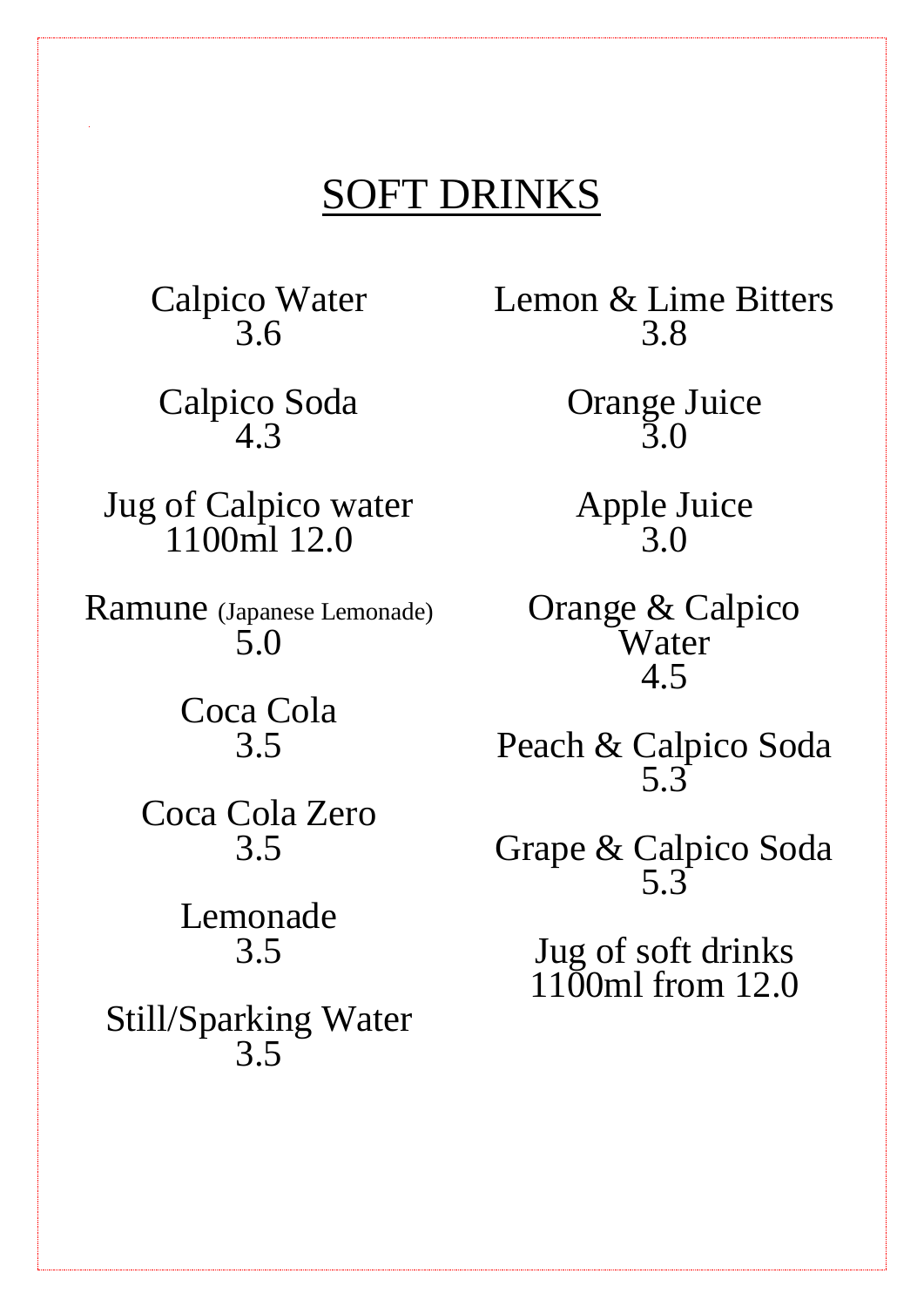### HOT & COLD TEA

Pot of Green Tea (free hot water refill) 3.0

Home-made Iced Oolong Tea 3.5

> Iced Green Tea 3.5

> Iced Peach Tea 4.0

> Iced Green Tea Bottle 7.7